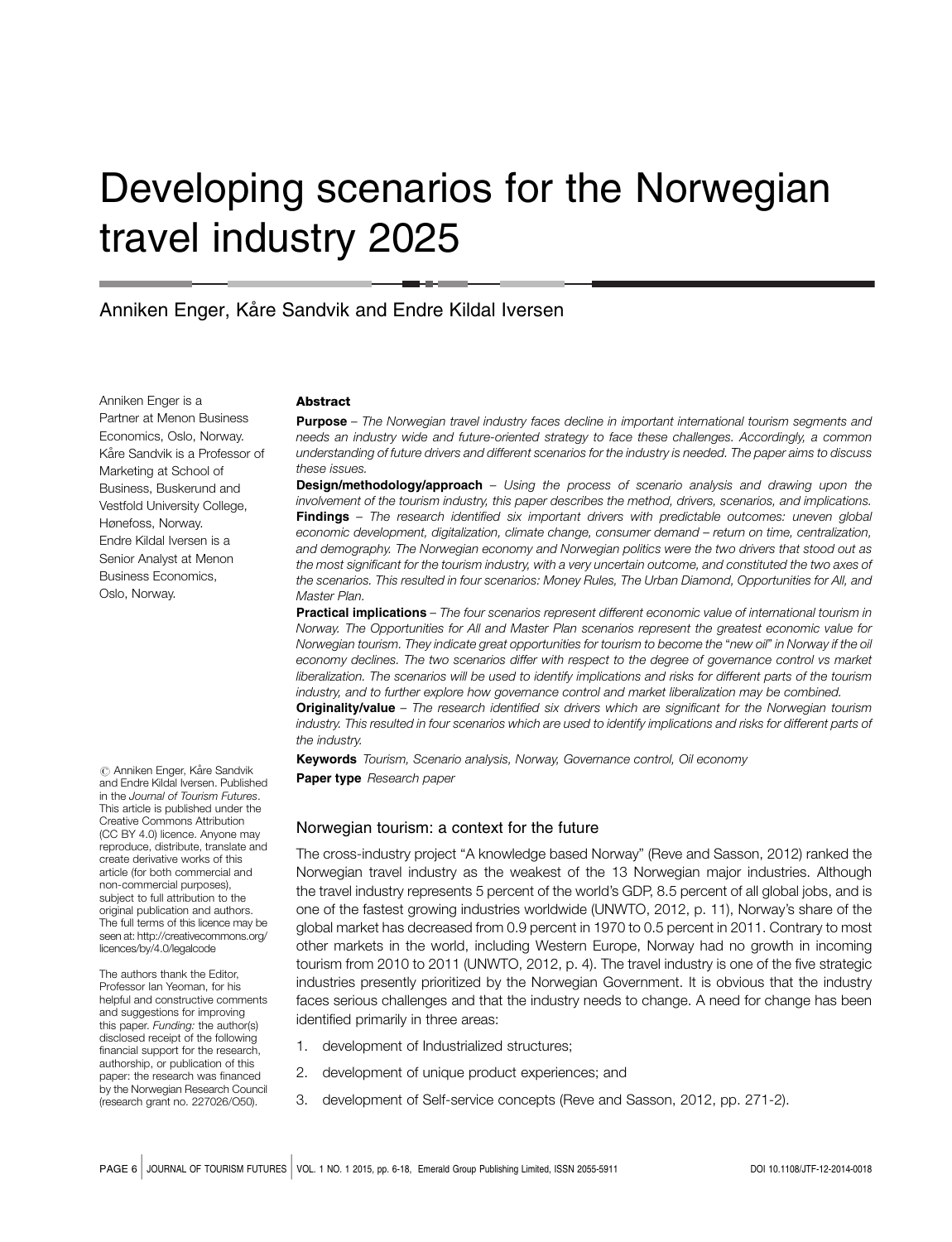We argue that these implications are correct, but more comprehensive strategic advice is needed to achieve growth and sustainability within the travel industry.

The scenario project was initiated to develop a knowledge-based foundation for the industry's strategic long-term decisions. The tourism industry needs a common knowledge foundation about the future. The complexity of tourism includes multiple industry segments such as airlines, ferries, cruise, railways, hotels, destination marketing organizations, tour operators, agencies, providers of cultural and other experiences, and elements from the creative and culture industries. These industries share common development drivers, but the strategic implications of these may be different for the different industries. The scenario project was designed to identify the significant drivers of the future of Norwegian tourism towards 2025. This project differs from previous scenario projects in that the industry itself now was in the lead of the project instead of external consultants and experts. The main companies and other stakeholders in the industry contributed to the development of the industry's own perception of drivers and potential scenarios to ensure relevance to strategic and policy decisions of firms, investors, and authorities.

#### Choice of scenario development design process

Against a background of increasing globalization, the digitalization of information, the international character of tourism and the extremely fast pace of change in society, it is important and increasingly difficult for tourism companies to plan and prepare for the future. The two most common strategies are to plan in a voluntaristic way, assuming that we can choose our future and plan it in a rationalistic way, or to plan in a deterministic way, assuming that the future is determined by certain incidents, typical for prognosis planning. We have chosen to broaden our scope and use a scenario approach, because it enables us to process fundamentally uncertain driving forces in a structured and analytical way, and, on that background, describe certain possible futures for Norwegian tourism. The scenario approach is a holistic method very well suited to gaining insight about what might happen in a given field in the future, and to analyzing the dynamics of change that will bring us there. In addition, the scenario methodology suggests a process approach, which builds a common basis and reality for those involved.

The three most common scenario methods are deductive, inductive and incremental. Deductive scenario structuring is a "process of reasoning by which a specific conclusion logically and necessarily follows from a set of general premises" (van der Heijden, 2005).

One starts by generating the drivers that are supposed to have an effect on the topic in question, then analyzes and sorts these drivers into certain and uncertain driving forces, and, finally, ranges them in order of importance. The scenario logic is then designed as a consequence of the uncertain drivers that constitute the scenario cross. Inductive scenario structuring is a process of reasoning by which a general conclusion is drawn from experience or experimental evidence, from empirical data to theory. One starts by asking what we need to say something about, and then starts to generate future fragments, also called snippets. Next, one considers internal consistency before analyzing and collecting consistent fragments of scenarios. In the incremental method, one takes the desired or expected future as the starting point, and tries to identify the major issues and threats that people are concerned about. Accordingly, one identifies and challenges the assumptions and formulates possible opposite, alternative assumptions, and builds a scenario around the different themes. Our research initially follows the deductive methodology as described in van der Heijden (2005) and Yeoman et al. (2012). This scenario model is not intended to predict the future, but rather to use the different stories of the future as a backdrop for making better decisions now, based on what might happen in the future.

#### Conducting the development process

The process of developing the scenarios has consisted of four stages. (1) We started with a literature study of scenario studies, certain and uncertain important trends and drivers of relevance for the tourism industry. (2) Then we did extensive research to study the development and current situation of the Norwegian tourism industry. (3) We conducted 17 in-depth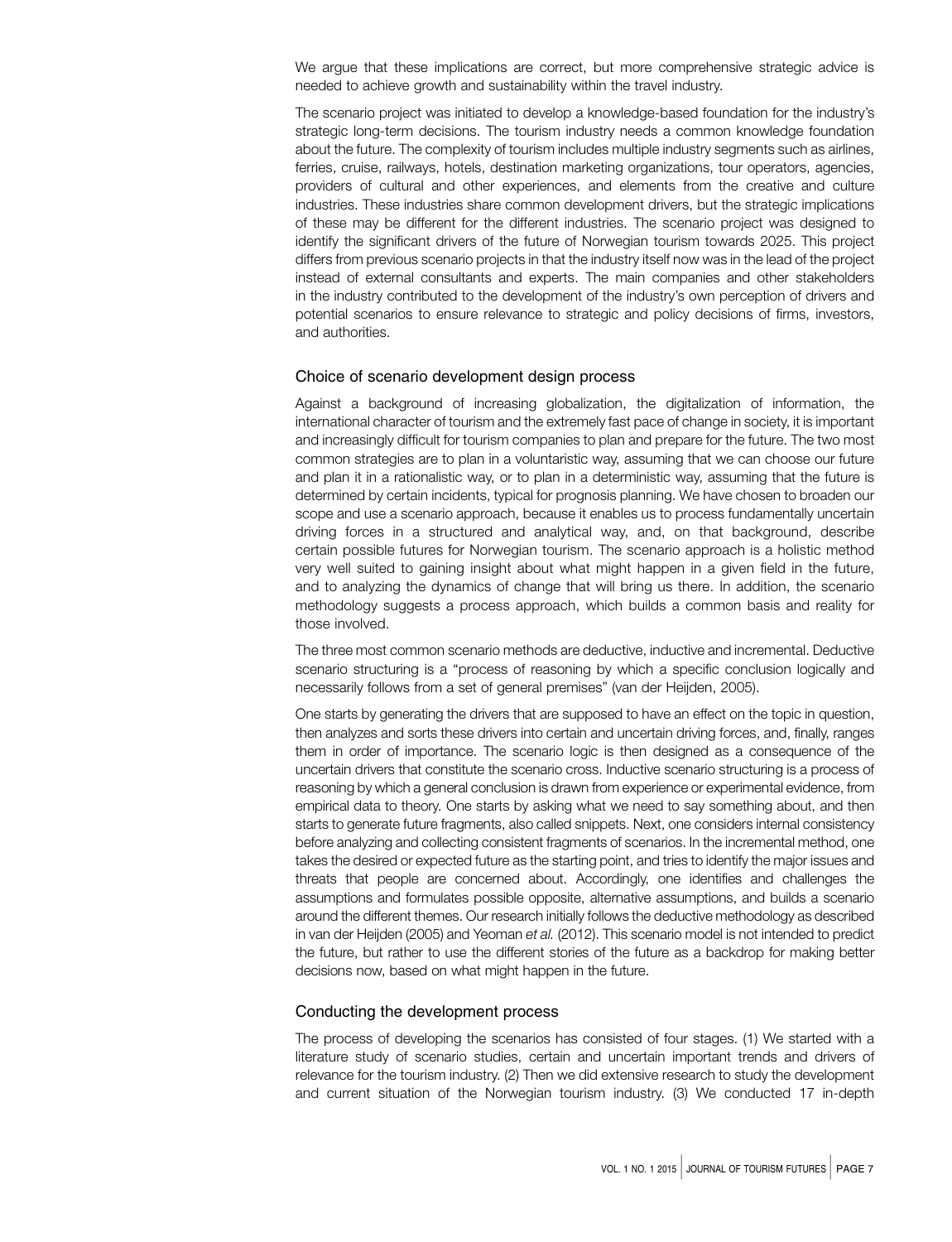interviews with leaders of the participating companies in the project, using the "seven questions"[1] to map the industry's most important driving forces. The design of the questions encourages the respondent to think out of the box and imagine what might happen in the future. (4) To identify the scenario cross, we organized a workshop with the participating companies. During the entire scenario process interviews with certain experts in different relevant fields, e.g. environmental experts, technological experts, etc. were conducted to get their point of outside view on trends that might influence the tourism industry. This work is still in progress.

## Important and certain drivers of industry development

Through literature review, interviews and workshops, the factors considered to have a significant effect on the tourism industry in Norway were identified. The drivers considered unpredictable are used to build the scenario matrix, while those six that may have a predictable outcome are used to describe the content in all the four scenarios.

## 1. The uneven global economic development – income polarization

Migration of industrial production from the western world to countries with lower labor costs is one of the most important drivers of global economic growth. From the year 2000 onwards, the difference between GDP per capita in industrialized countries and developing countries has been reduced (Milanovic, 2009, p. 9). The emergence of a large middle class in China, India and other growing economies contributes to the global tourism export to these countries. Norway has already seen large growth from Asia, but at the same time experiences low to negative growth from many of the volume markets in Europe. The Asian share of foreign commercial guest nights in Norway has increased from 4.8 to 7.7 percent in the period from 2005 to 2013, while the German share has decreased from 22.8 to 17 percent in the same period (SSB, Statistics Norway). Due to the oil and gas industry, Norway has experienced continued strong economic growth relative to the main competing markets, which leads to higher wage costs in Norway than in our competing destinations. The challenge for the Norwegian tourism industry is to increase the quality and value of the tourism product compared to the high level of cost, and to increasingly target markets with economic growth and segments with lower price elasticity.

# 2. Digitalization

The exponential growth in technological developments has erased the distinction between being online and offline, we move from being in a face-to-face conversation to going online to check on something, and back to face-to-face conversation. In the tourism industry, social media has contributed to more transparency between supplier and customer, leading to increased competition and greater consumer power. Digitalization changes the value chain in the tourism industry, and whoever achieves consumer confidence is tomorrow's winner, as confidence seems to unleash purchasing. Norway ranks fifth on World Economic Forum's Networked Readiness Index (Bilbao-Osorio et al., 2013), and has a strong potential to take lead in online marketing and booking, and also in the digitalization of the tourism experience with mobile apps, digital information, real-time bookings, etc. With its highly educated population and strong technology knowledge, Norway is well positioned for this trend. In addition, the tourism industry needs to lower wage costs, and digitalization and increased use of technology are one possible solution to this challenge, both in marketing and sales, and in the delivery of services and experiences.

# 3. Climate change

The Intergovernmental Panel on Climate Change (IPCC) has determined that climate change is anthropogenic, and a temperature increase of below  $2^{\circ}$ C is no longer realistic (IPCC, 2013). An increase in global temperatures results in higher humidity, and thus more extreme weather. An increase in extreme weather will make the Norwegian tourism product less attractive, as most of Norwegian tourism is nature based. Poor weather conditions will make it difficult to be outdoors, and thus enjoying the scenery and experiencing nature will become less attractive.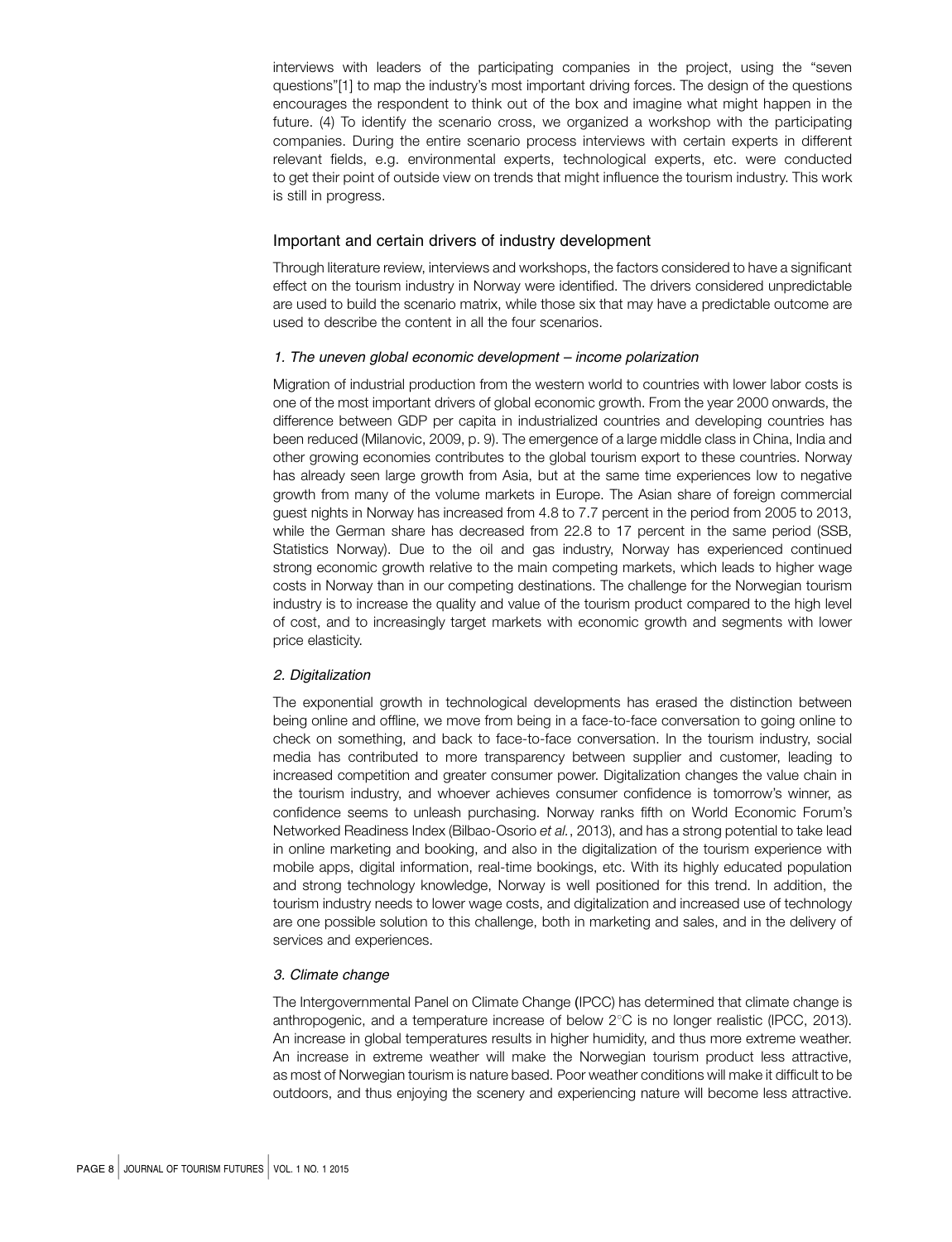However, the Norwegian tourism industry is well positioned in comparison to its competitors. A study shows that with a temperature rise of  $4^{\circ}$ C, all European countries will be economically affected, and an overall decline in GDP of 0.26 percent annually is expected (Aaheim et al., 2012). Climate change will hit the Mediterranean countries hardest, while the Nordic countries will be best off, and as the only region, the wage level in the Nordic countries will increase. Stricter regulation of  $CO<sub>2</sub>$ -emissions will, however, have strong implications for the aviation industry, and might result in a strong negative effect on Norwegian tourism because of its location far from markets and their dependence on air transportation. We assume that the focus on the environment will be prevalent in the Norwegian tourism industry and that we will see a continuing adaption to sustainable development the next ten years.

#### 4. Consumer demand – return on time

To develop the tourism product in line with the tourists' needs it is necessary to know the tourist trends. We have identified a number of trends, one of which is especially highlighted, namely "return on time". Despite the fact that we today have less working time and more leisure time than ever before, time is perceived as a scarce good, and consumers are obsessed with getting the most out of the time spent (Andreassen et al., 2012). This might be partly due to the fact that globalization and digital development expose the consumers to an endless amount of offers, temptations, lifestyles, trends and choices. The challenge is to distinguish between "nice to have" vs "need to have". Holidays are certainly one of the biggest temptations on the internet, and very visible through a number of channels such as newspapers, life style magazines, special interest portals (e.g. for skiing, trekking, off road biking, bird watching, etc.), sites such as Tripadvisor, different "visit-pages", etc. This trend leads to an expectation of efficiency in all stages of the buying process, both before, during, and after a journey. It also creates a need for intermediaries, i.e. someone who systematizes the information to make it more accessible and simplifies choosing. Our hectic lives in the industrialized world also create a counter-trend that increases the demand for relaxing holidays, in the form of "slow travel", "digital detox", different forms of retreats, etc. Norway has a good opportunity to deliver on this trend, because of the vast and easily available nature, and because of the high digital competence and network availability in the society that set the ground for development.

## 5. Centralization

Urban residents in 2009 accounted for more than half of total global population, up from 33 percent in 1960 (WHO, 2009). Today, the number of urban residents is growing by nearly 60 million every year. In 1990,  $<$  40 percent of the global population lived in cities, but as of 2010, more than half of all people lived in an urban area. By 2030, six out of every ten people will live in a city, and by 2050, this proportion will increase to seven out of ten people. This urbanization is associated with a shift from an agriculture-based economy to mass industry, technology, and services. There are more jobs, better infrastructure, better health care, education, culture and entertainment facilities in urban areas. For the tourism industry, this trend might lead to a greater demand for peace and quiet, clean air, water and nature. People living in bustling cities will have a greater need for peaceful scenery to unwind, and nature-based holidays are Norway's core product.

## 6. Demography

To understand Norway's tourism markets, there are two important variables to consider, population growth and age composition. Population growth expresses market size and age composition expresses the segment size and displacement. Population trends are positive and population is expected to grow in Norway's main markets, including the inbound market, towards 2025, with the exception of Germany and Russia (United Nations (UN), 2012). Continued strong growth from China and decrease from Germany are expected, because of rapid population growth in China and population decline in Germany.

Within the next few years, for the first time in history, globally older adults above 65 years of age will outnumber children less than five years of age (UN, 2012). All markets for Norwegian tourism will consist of a more elderly population, but there are considerable variations in how this will affect the various markets.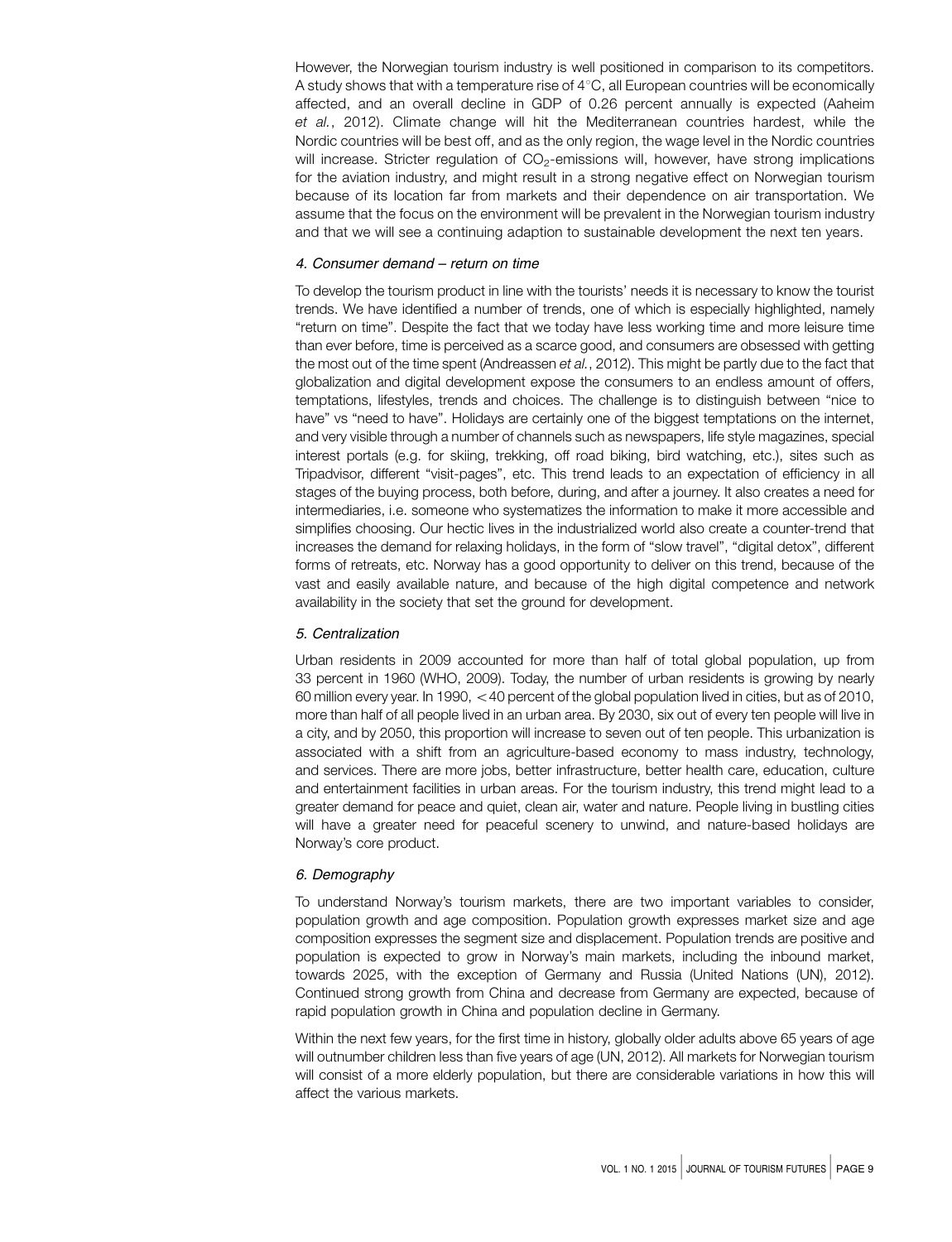In markets with strong population growth, this has less practical significance for Norwegian inbound tourism. However, in markets with population decline, as the German one, this will cause a shift in the age composition of inbound tourists, and thus a shift in the demand for certain types of tourism products. Aging population will most likely result in a decline in demand for skiing and other activity holidays, but also roundtrips by car will decline. The demographic change might lead to an increased demand for city breaks and organized holidays such as cruises. The aging population provides an opportunity for Norway to take a position in segments that have more time at their disposal than employed people. On the other hand, many customers in these segments are price sensitive, and Norway is a high cost country for tourists, so this is a challenge for the tourism industry.

#### Important and uncertain drivers of industry development

Through the interviews, workshops and analyses by the scenario team, two drivers were identified as the most significant for the tourism industry, and also with a very uncertain outcome: Norwegian economy and Norwegian politics.

#### Vertical axis

Norway has a very oil dependent economy. The oil industry and its suppliers shape an economy that is divided into two separate spheres; the offshore industry vs the land-based industry. Part of the land-based industry thrives on the offshore industry, and that includes part of the tourism industry as well. This is for the most part companies in the big cities, which also have the additional advantage of a populous local and domestic market. The tourism companies located outside the bigger cities have a smaller local market, and rely more on the internationally exposed tourist market. Norway's economic growth contributes to Norwegians spending more on their leisure activities including traveling. The rising price gap between Norway and destinations abroad, however, leads to a larger proportion of Norwegians traveling abroad and a smaller proportion of foreigners coming to Norway. Stronger economic growth in Norway compared to other European countries means a double wage pressure in the tourism industry. On the one hand, high labor costs weaken the tourism industry's cost competitiveness towards alternative destinations, and on the other hand, the tourism industry's low wage level weakens the industry's competitiveness towards other industries in attracting competent labor.

This economic situation will prevail as long as there is oil and gas in the North Sea or Barents region, the oil price is high, and the demand continues. However, the question is how long this situation will last, and thus represents a great uncertainty. In the opposite side of this economic axis we have the situation where oil has become too expensive to extract,  $CO<sub>2</sub>$ -taxes are high, and innovation within new cleaner technology and energy sources has decreased the demand for oil and gas. Norway will still be a rich country because of its Government Pension Fund, but will have a weak economy. The focus on other industries, among them the tourism industry, will grow. In this restructuring situation for the Norwegian economy, we will see higher unemployment, a reduction in wages and depreciation of the exchange rate. Rapid loss of income from oil and gas would put the Norwegian economy in a state of "Dutch disease", a term coined after the economic turmoil caused by rising and falling revenues from gas in the Netherlands in the 1970s and 1980s. Dutch disease describes a situation where considerable revenues from the sale of natural resources suppresses the traditional exporting industries, and when these resources are exhausted and revenues stop flowing, and, finally, the economy is left without significant export industries. In the Netherlands, the reduction in income from natural gas led to several years of low economic growth and rising unemployment. In scenarios 1 and 2, the Norwegian economy is still a strong oil economy, and the possibility for a smooth restructuring towards a viable economy after the depletion of the oil and gas resources is still open. In scenarios 3 and 4, oil production has come to a sudden end before any serious political attempts to restructure the economy and restrict the wage level generated by oil production. In these scenarios, the economy experiences the consequences of "Dutch disease" with falling demand, rising unemployment and a need to build up new export industries.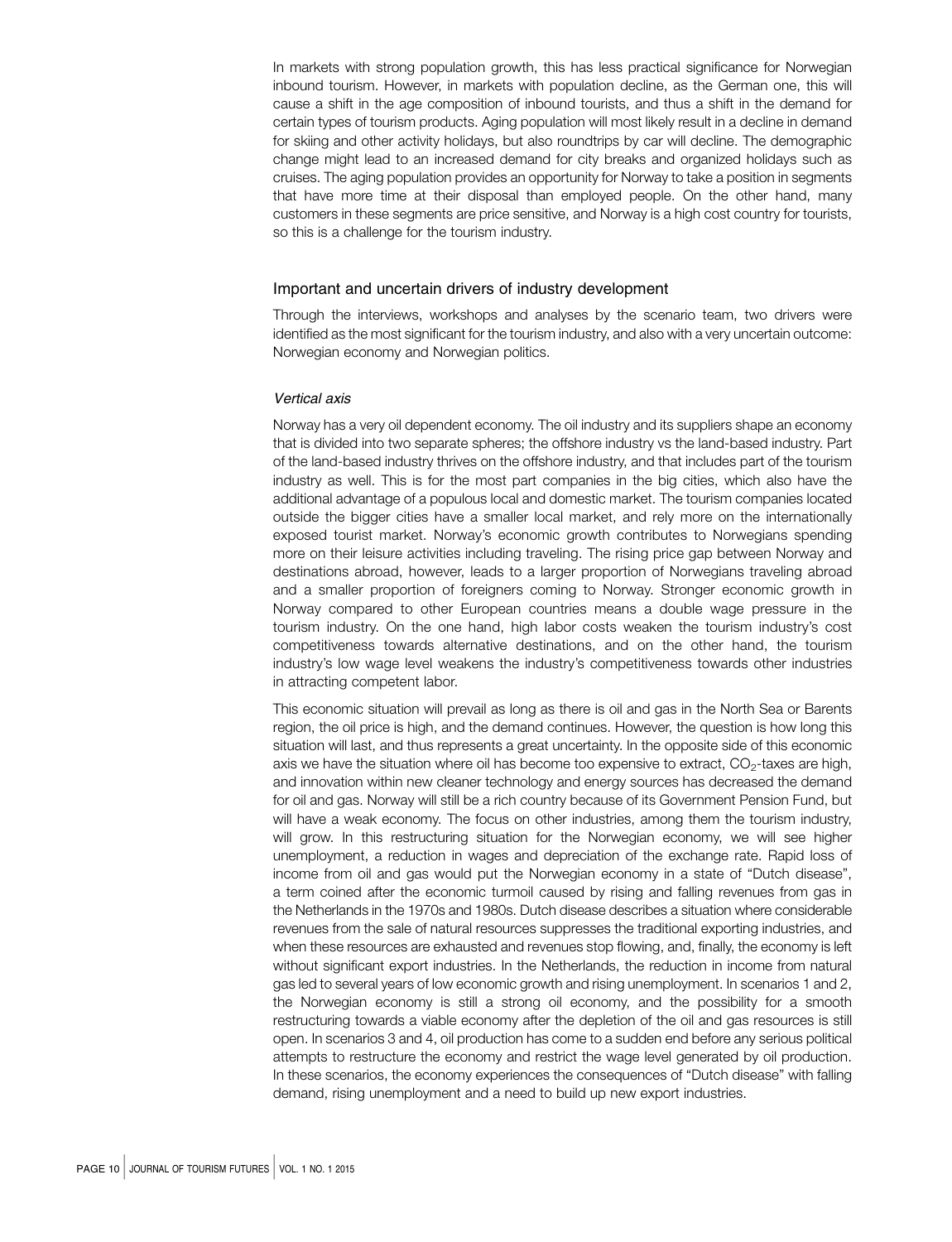#### Horizontal axis

As for any other industry, the policy framework represented by legislation, regulations and public policy instruments affects the tourism industry, and especially its international competitiveness. The two most important and uncertain policy areas are the regulation of what type of products the industry should be allowed to sell and the labour regulation laws that govern the use of labour. Regulation of products can be divided into regulation regarding the commercial use of nature and culture; and regulation regarding the supply of goods and services (alcohol restrictions, safety, etc.). Today the tourism industry is one of five industries prioritized by the government, along with oil/energy, shipping/maritime, marine/seafood and environmental technology. One important question is whether the tourism industry will continue to be one of the focus areas for the government towards 2025.

Another important question is whether we will see a liberalization of the Working Environment Act to make it easier to use part time employees, or a liberalization of the Directive on Temporary Agency Work to make it easier to employ foreign workers, or if there will be stricter regulations to control immigration to Norway. Moreover, a third question is whether we will see a greater liberalization of the use of motorized vehicles (snowmobiles, heli-skiing, water scooters, etc.) in protected areas, or if we will we see an increased interest in nature protection and prohibition of extreme sport tourism.

In one end of this political axis, we have strong regulations. This end is characterized by high ambitions in state planning and political control. The government can and will use regulations and public policy instruments to control commercial development. Fiscal policy is also seen as an effective means to control the business cycle, for example in the form of counter-cyclical policy when economic activity is low. In the other end of the axis, we have a liberalistic society where the free market forces regulate the economy. At this end, there is little faith that the government can and should manage business development. Instead, it is particularly important to remove regulations and bureaucracy in the business sector as they are seen as barriers to growth and profitability. The authorities are also concerned that the regulatory framework should be general, and not industry specific, so that capital and economic resources flow to where they will provide the highest returns. Industry neutrality is thus prevailing in this end of the spectrum. The government is concerned that Norwegian businesses should have a general competitive framework, and that Norway should be attractive to international investment.

## The scenario cross

Norwegian economy and Norwegian politics form the two axes of the scenario cross and provide the framework for four different scenarios as shown in Figure 1.

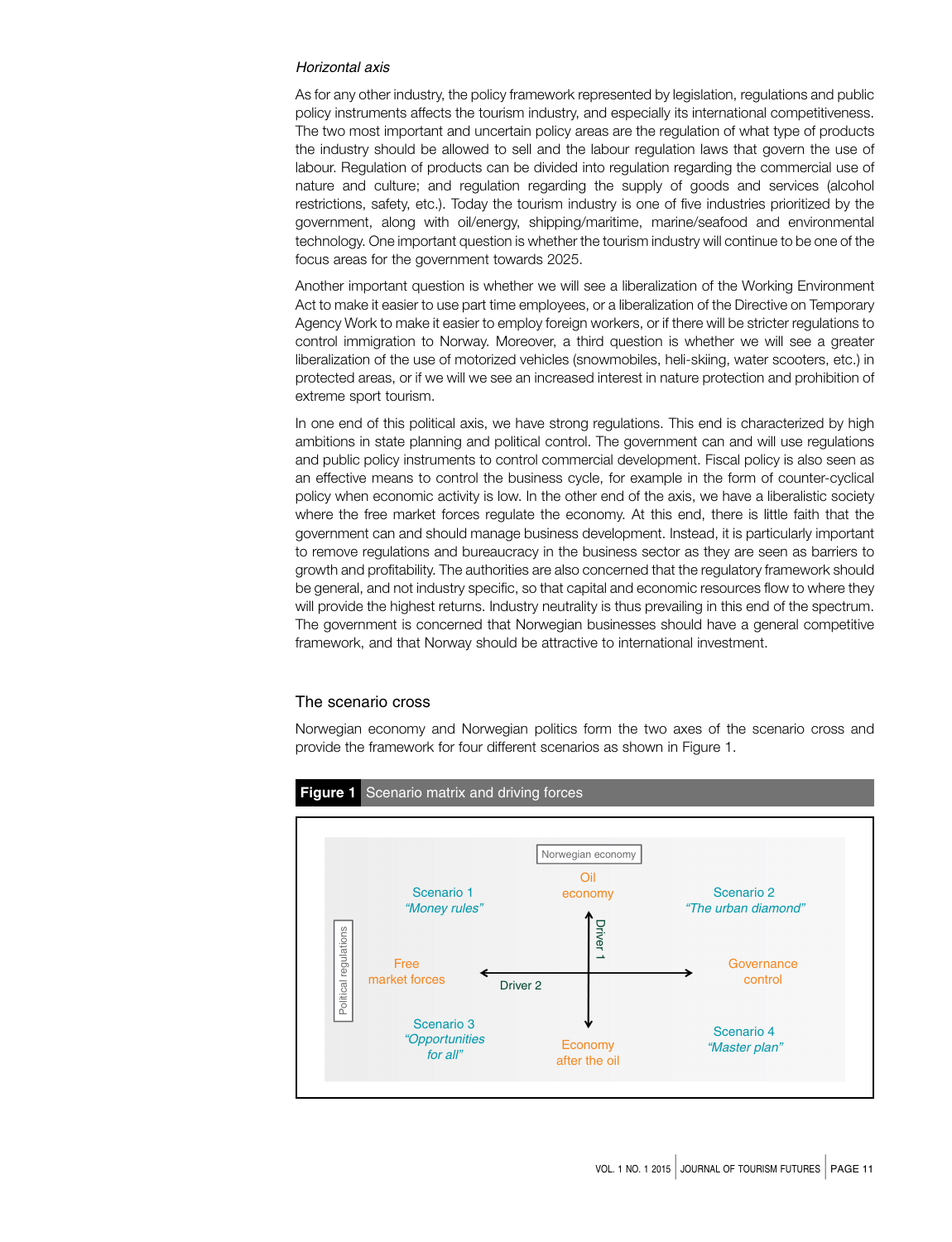#### Scenario 1: "Money rules"

In this scenario, oil production fuels the Norwegian economy while a neoliberal political regime seeks to remove any obstacles for the export industries. The oil price has been increasing over the last ten years due to more complicated development of renewable energy than expected, with the consequence that oil is still indispensable for the global energy supply. The Norwegian economy has continued to grow and Norway is a high-cost country with a correspondingly high wage level. The tourism industry faces a challenge in recruiting labor, and is taking advantage of the liberalization of migration rules by making extensive use of cheap foreign labor. Norway is not reliant on the tourism industry for employment, and thus, the government has minimal focus on the industry.

The strong economic growth contributes to higher interest rate levels, a stronger currency and higher wage growth than abroad. This development is both a sign of positive development in the Norwegian economy and a big challenge for the exporting industries, including the tourism industry. The politicians are aware of the difficult competitive conditions of the export industries and place emphasis on providing these industries with the best possible regulatory framework, trying to remove any kind of obstacles to economic growth and profit. The politicians' focus is on improving the struggling export industries' competitiveness. Their means to do this are tax reductions, deregulation and liberalization. They reduce taxation of firms and goods, and they remove special taxes such as the tax on alcohol and tax on agricultural imports.

The tourism industry is experiencing political goodwill in terms of deregulation of the use of public goods such as nature and culture, and deregulation of what companies can sell of different activities and products. The government allows the tourism industry to utilize national parks, mountains, coast and forests commercially. Consequently, the tourism industry creates parks and resorts in formerly protected areas. As it is difficult to attract labor, the politicians also make certain changes in the Working Environment Act, moving negotiating power from central to local labor union representatives, which in turn contributes to more flexible job schedule arrangements and dampens wage pressures. This change generates profits for owners and attracts more investors to the industry.

Overall, the tourism industry is bigger and more profitable than it used to be. Lower labor costs, cheaper inputs and a deregulated product market industrialize tourism, and to become competitive we see a greater consolidation in the industry. The tourism industry is mainly developing in the cities due to a strong corporate and local market with high purchasing power. The government does not use any public policy instruments to promote the industry as it used to do, so the regional tourism industry is struggling, with the exception of some strong hubs developing around the main attractions. In these areas, the adventure industry is flourishing due to events and Special Interest Tourism (SIT), Northern lights, helicopter skiing, snowmobiling, ski and sail, Arctic Race, etc. Cruise dominates the coast due to expensive land-based products. The cruise lines own their own resorts onshore. Norway's USP is city and culture tourism, cruise and action tourism. Relatively high prices and a strong currency imply that most tourists still are Norwegians.

#### Scenario 2: "Urban diamond"

In this scenario, oil production still fuels the Norwegian economy while the political regime is concerned with controlling unwanted effects of strong economic growth. Norway is a high-cost country with a correspondingly high wage level and only the most productive tourism firms survives the tough competition for labor and capital. Norway is not reliant on the tourism industry for employment. The Norwegian economy is growing rapidly, with the same macroeconomic consequences as described in scenario 1. As Norway is getting richer, society is changing. Norway is still the European exception in terms of economic performance, and in other European economies, unemployment levels are high. This implies that people from southern and eastern Europe come to Norway to find jobs. As Norway is getting both richer and more populated, the cities are growing fast and the natural resources are under pressure. At the same time, climate change is unfolding in terms of more rain, storms and unstable weather.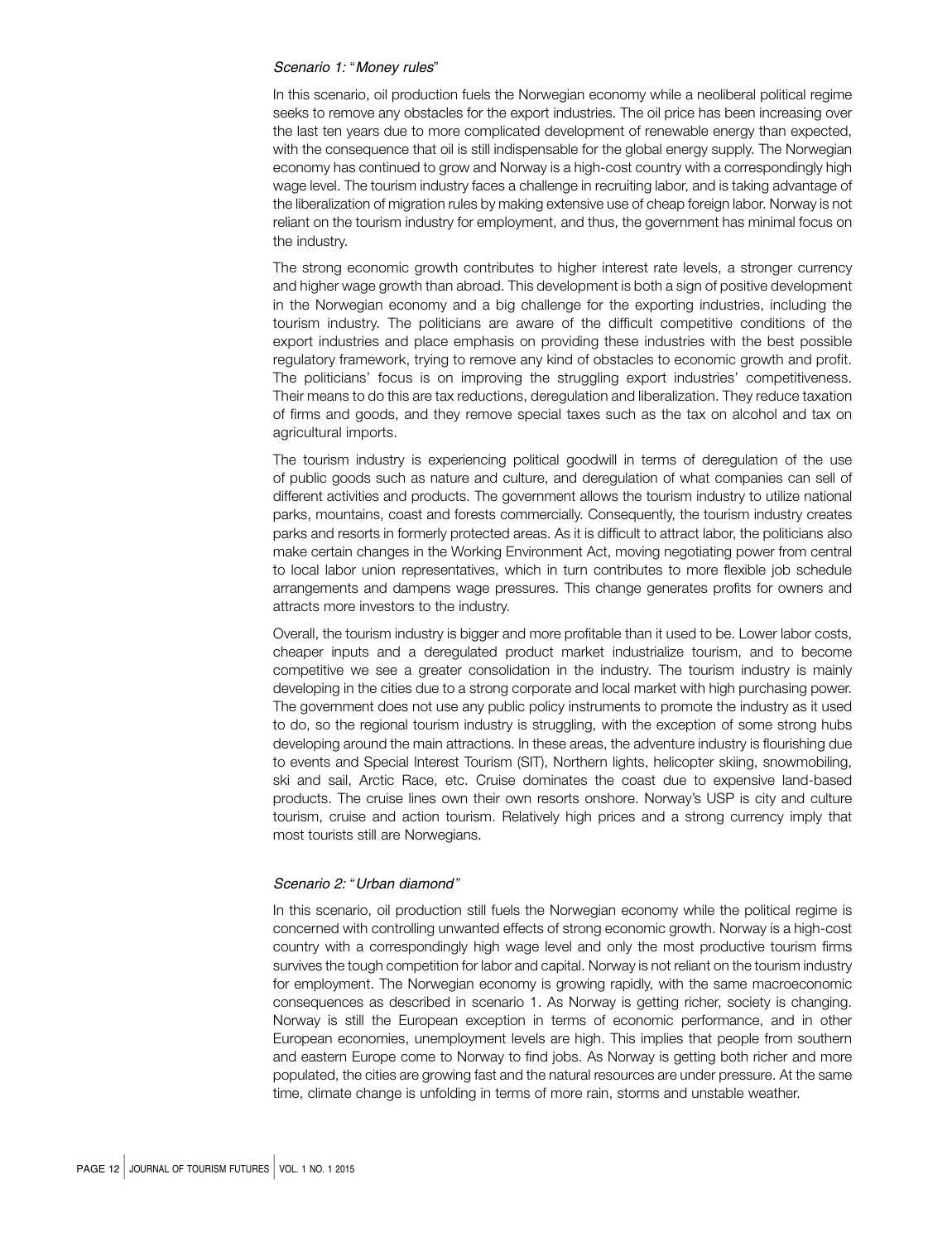These changes are creating a feeling of insecurity among Norwegians, causing a seeking "back to the roots" towards the perceived "original" Norway. The reluctant attitude towards change manifests itself through politics in different ways. The government is cautious when it comes to spending money over national budgets, because the Norwegian economy is strong with a low level of unemployment. The politicians are aware of the tough environment for the exporting industries in Norway and want to improve their international competitiveness, but without lowering taxes or changing the regulatory framework. Thus, they invest in education, research and governmental programs to help stimulate business innovation.

Population growth and climate change have increased awareness concerning the natural environment, which encourages politicians to regulate the commercial use of nature and land. The increased immigration also distresses many Norwegians. Harder competition for lowincome jobs, bigger cities and growing foreign criminal organizations result in increased xenophobia. The politicians respond to popular opinion in different ways. They try to reduce intra-Schengen immigration by making it less interesting to employ foreigners by restricting the use of part-time workers and low-wage immigrants in the travel industry through a tightening of the Working Environment Act. Higher crime levels in the cities lead to, amongst other things, tougher restrictions on alcohol.

Overall, Norway is a high cost country, and the tourism industry is struggling both to attract tourists from Norway and abroad. The tourism industry in the cities thrives because of corporate and local market demand. A low level of public investment in tourism and strict regulations make it difficult to operate tourism outside cities. The mass tourism, the middle market, is gone and high-end, niche markets and self-service tourism dominate. Norway attracts SITs and affluent tourists who want to experience the exclusive Norway. Cruise tourism to Norway is halved due to restrictions. Innovation Norway's tourism initiative is terminated, and public policy instruments directed at the tourism industry are now routed through culture, environment and agriculture. There is a greater focus on research and development. The industry is getting smaller but the businesses that manage to survive are very profitable.

#### Scenario 3: "Opportunities for all"

In this scenario, the oil era is over while a neoliberal political regime seeks to remove any obstacles for the export industries. The wage level is decreasing because of economic hardships and a myriad of entrepreneurs are trying their luck in tourism. Norway needs a strong tourism industry to boost employment. Large investments into other forms of energy such as coal, wind and water, as well as investments in renewable energy and new technology in aviation, cars and industry, have brought the oil price down and made Norwegian oil unprofitable. By consequence, the Norwegian economy is in turmoil. The government's income from oil has come to an end, which implies a tighter financial-political regime. To add to this, the supply industry is also struggling with bankruptcies, relocations and layoffs. The entire economy is severely affected. The Norwegian politicians view the difficulties in the Norwegian economy as a structural problem. The oil, gas, and supply industry receive most of their revenues from other parts of the world and scale down in terms of value added and employment. The politicians' strategy to meet the crisis is not to stimulate the economy's demand side with the use of oil money over national budgets, but rather to facilitate a restructuring through improved framework conditions for export industries.

According to the politicians, the people and capital that used to be absorbed by the oil industry need to be allocated to the most productive usage by the market. Therefore, the government's solution is to improve exporting industries' regulatory framework by reducing taxes, deregulating the economy and liberalizing the labor market. The politicians are interested in tourism because it is labor intensive, and thus improve the industry's regulatory framework. Everyone can now utilize the national parks, the mountains, the coast and the forests commercially. Big hotels and tour operators create parks and resorts in formerly protected areas. There is increasing mass tourism around the main attractions and flourishing theme parks to experience the Northern Lights, Vikings, and the Fjords. The government also removes special taxes such as the tax on alcohol and tax on agricultural imports, helping restaurants and bars to reduce their costs. This gives rise to festivals and events. The government is investing in the construction of airports,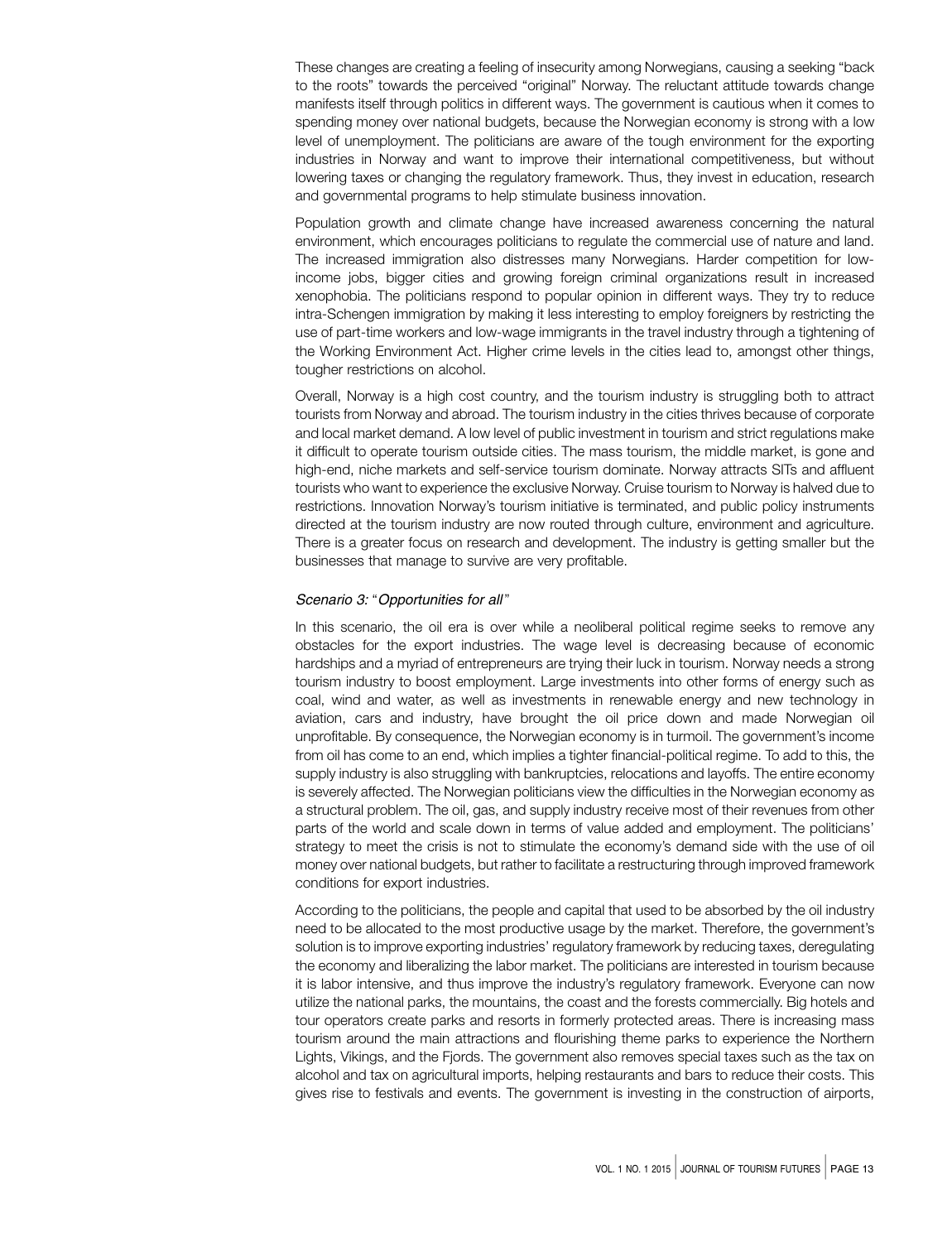roads and other infrastructure projects. This makes Norway more attractive for international investors and the most profitable parts of the industry are bought by large global tourism companies. The government also changes the Working Environment Act, moving negotiating power from central to local labor union representatives. Local negotiations imply more power to businesses and less power to the labor unions, resulting in more flexible overtime arrangements and lower wages.

In this situation, the international competitiveness of the tourism industry is improving drastically. Since the economy is in a troubled state, the Norwegian currency is weak. The liberalization of the labor market combined with high levels of unemployment makes it easy to recruit workers at a low cost. The tourism industry is now one of Norway's stronger industries, fuelled by foreigners visiting the many nature-based resorts, cruise ports and cities with great nightlife. Numerous people start up their own tourism companies, resulting in an expanding variety of offers to the visitors. Many of the biggest tourism firms thrive, while quite a few do not make it through the first years.

#### Scenario 4: "Master plan"

In this scenario, the oil era is over while the political regime is concerned with controlling unwanted effects of societal changes. The government is using the tourism industry as a device in their Keynesian economic policies. Norway needs a strong tourism industry to boost employment. Extraction of oil in the North Sea is a closed chapter, with the same macroeconomic consequences as described in scenario 3. The economic difficulties and high unemployment contribute to a stronger feeling of community among Norwegians. Ever since the Norwegians discovered oil in the 1970s, the Norwegian economy has been in an exceptional situation. Now, with the oil gone, Norwegians have to rethink how they want their society. This implies acting together as a community, regulating the markets and trusting the government to solve the situation. At the same time, climate change is unfolding.

The chosen political strategy to counter the economic crisis is to boost the economy's demand side by spending much of the Government Pension Fund. The government designs its policies to reduce unemployment as quickly and efficiently as possible. Since the tourism industry is labor intensive, situated all over the country and internationally oriented, it is a perfect candidate for governmental action against unemployment.

The politicians choose to drastically increase the funds spent on international marketing of Norway as a tourism destination, and they transfer a lot more money to local and regional municipalities to help create better local destinations. They prioritize a more holistic organization of the industry and increase public funding for important transportation routes. The government also funds several new signature buildings for national and regional culture in cities and other important tourism destinations. "The Norwegian response" to difficulties also results in stricter regulations in several areas. The politicians strengthen the Working Environment Act to prevent social dumping, which makes it difficult for businesses to utilize cheap immigrant labor. The climate change encourages politicians to tighten regulations on the use of nature and restrict cruise traffic along the coast. The higher crime rate, which has accompanied the high unemployment, is met by policies restricting the use of alcohol. It gets more complicated for bars and restaurants to acquire licenses to sell alcohol, and opening hours are restricted.

The tourism industry is experiencing improved competitiveness in terms of a weaker Norwegian Krone, low interest rates and strong governmental activity in terms of increased funding and large investments in infrastructure and marketing. This leads to an increase in foreigners coming to Norway, but the lack of intra-industry competition and variety of products is dampening the growth. Rural tourism is thriving, and demand for sustainable tourism, authentic, slow living, locally produced gourmet food, heritage tourism, etc. is growing. Norway decides to be the world leader in eco-tourism and authenticity. The structure of the tourism industry is viewed as an important competitive advantage, and the industry is well organized into six regional destination companies, each of which has a few environmentally labeled sub-destinations. Norway is a world leader in digital tourism, has a large share of innovative companies, and highly educated staff.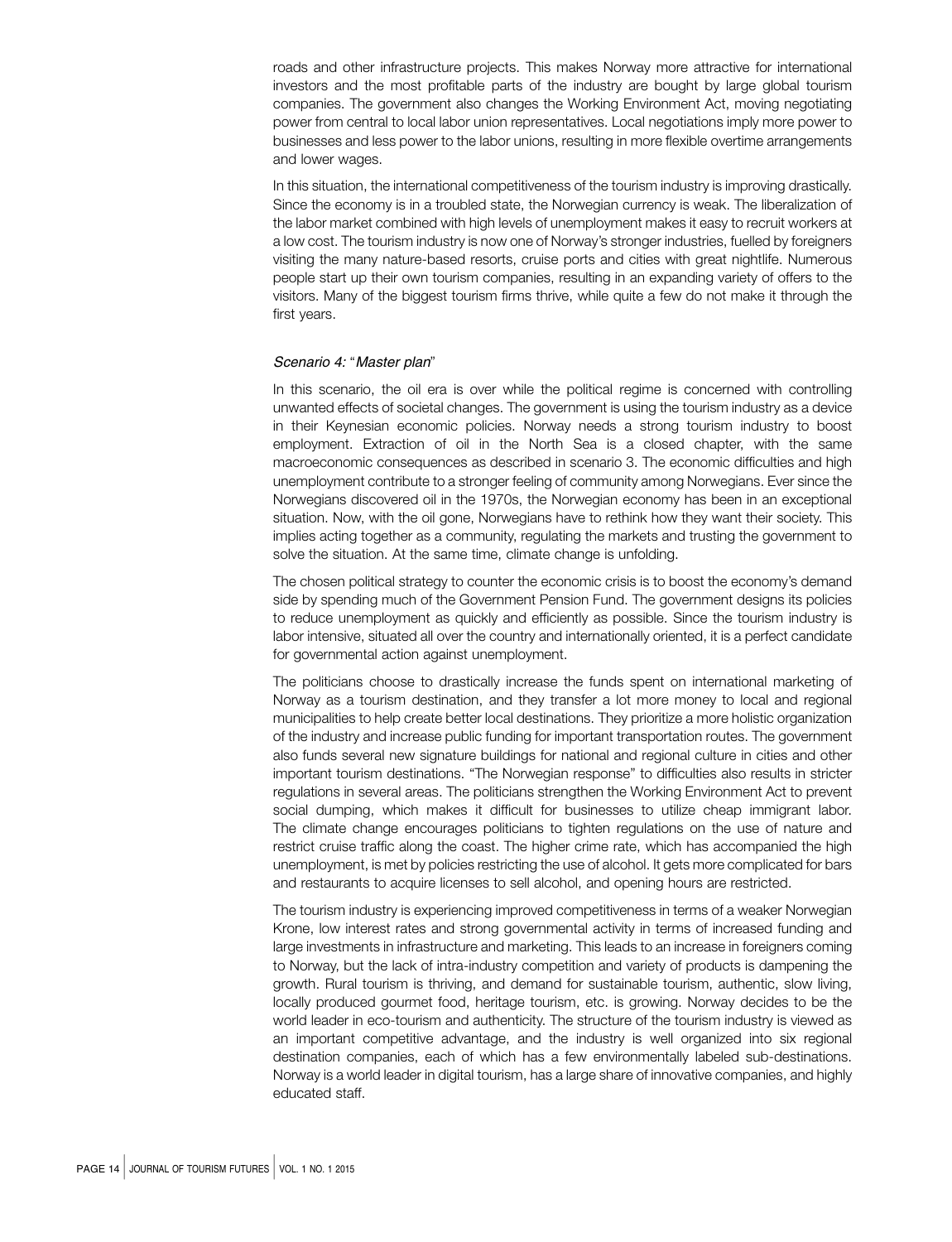Cruise is heavily regulated and centered on urban hubs along the coast. The activities offered, are operated by Norwegian experience providers and sightseeing boats.

## Verification and quantification

To illustrate some of the main differences among the scenarios, we have used currency level and cruises to Norway, which are two important drivers of registered commercial guest nights in Norway.

The Norwegian Krone is expected to get much weaker in the beyond oil economy scenario. The difference might be as large as 6 kroner to 1 euro in the strong oil economy scenarios and 12 kroner to 1 euro in the beyond oil economy scenarios. Figure 2 shows the relationship between currency and German commercial nights in Norway. A change of 1 euro significantly corresponds to 180,000 German commercial guest nights. Germany is the largest market for Norwegian tourism and stands for 17 percent of all commercial nights. We use the German "currency elasticity" as a proxy measure for all incoming tourism to Norway.

Second, Norwegian land-based tourism, and accommodation in particular, faces a competitive threat from the cruise industry. Although the cruise industry brings tourists to Norway that would not have arrived otherwise, there is a certain amount of cannibalization, both due to lower prices and more convenient access to Norway's attractive fjords, scenic coast line, and certain sites and cities. The historic relationship is shown in Figure 3 and shows that one German cruise guest to Norway significantly corresponds to three fewer German commercial land-based nights in Norway. We use the estimates for German cruises to calculate cannibalization on foreign commercial nights in Norway. Cruise to Norway has grown by 14 percent each year from 2007 to 2013. If we assume an annual growth of 10 percent, annual cruise tourism to Norway can be estimated to increase from 560,000 in 2013 to two million guests in 2025.

Combining the two demand drivers results in a  $2 \times 2$  matrix that estimates the size of foreign tourism under each of the four scenarios. Together with currency, we see that cruises to Norway indeed affect the key tourism numbers of the four scenarios (see Table I). The numbers are based on published commercial nights by the national census bureau (www.ssb.no), average spending per day per foreign guest (Enger et al., 2013), and spending per foreign cruise guest (Grontmij/Carl Bro, 2010). Scenario 1, Money Rules, is dominated by a low euro (and expensive Krone) and extreme growth in cruises to Norway.

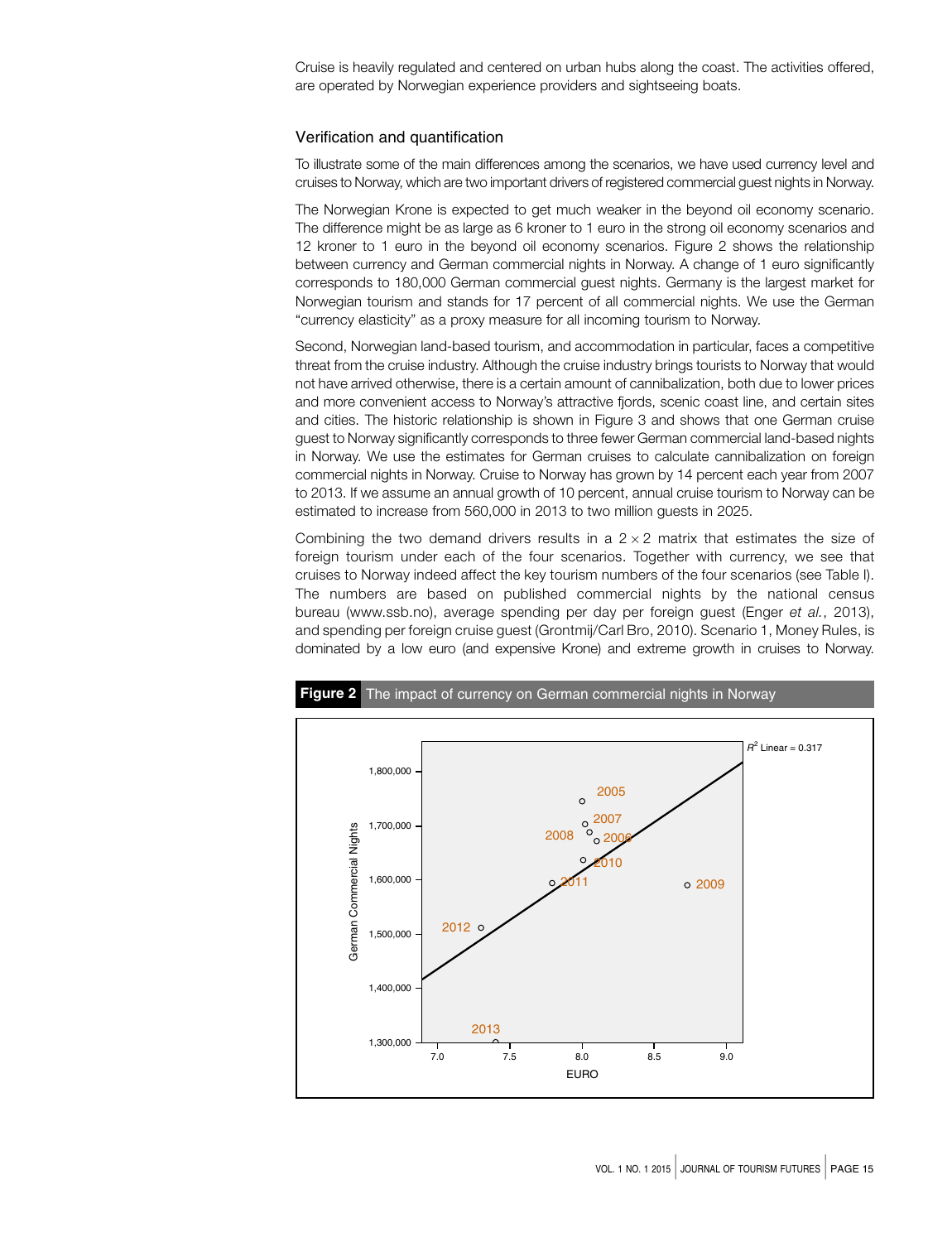Figure 3 The impact of German cruise to Norway on German commercial nights in Norway



#### Table I Foreign tourism in Norway under the four scenarios Free market forces 2,000,000 annual cruise guests Government control 650,000 annual cruise guests Currency: Numbers of commercial nights Commercial value Numbers of commercial nights Commercial value Oil economy  $EUR = 6$  1,450,000 kr10,900,000,000 5,500,000 kr13,600,000,000 Beyond oil economy  $EUR = 12$  6,070,000 kr20,140,000,000 10,120,000 kr22,840,000,000 Commercial value Value cruise quest kr4,000 Value other foreign guest night kr2,000

This scenario has fewest commercial nights and only a value of about NOK 10.9 billion in 2025. Scenario 2, The Urban Diamond, with low euro and strong regulations on cruises that keep cruises at the 2013 level (650,000 guests), has the second lowest number of commercial nights and economic value (NOK 13.6 billion). This best represents today's numbers.

Scenario 3, Opportunities for All, is the combination of beyond oil economy and free market forces and has the second highest number of commercial nights and a commercial value of about NOK 20 billion. The best scenario is number 4, Master Plan, with an inexpensive Krone and strong governmental control. This scenario has the highest economic value of NOK 22.8 billion. Despite the use of only two exogenous variables and the use of simple linear calculations to quantify the content of the scenarios, the numbers give an idea of the magnitude of the scenarios on Norwegian tourism in 2025.

## Scenario probability, preference, and implications

The scenario that best represents today's situation is probably also the most likely scenario for 2025. According to a vote among the participating industry executives, the most likely scenario was Scenario 2, Urban Diamond, with a strong oil economy and restrictions on unwanted tourism including restrictions on further cruise tourism growth. However, scenario 2 is a scenario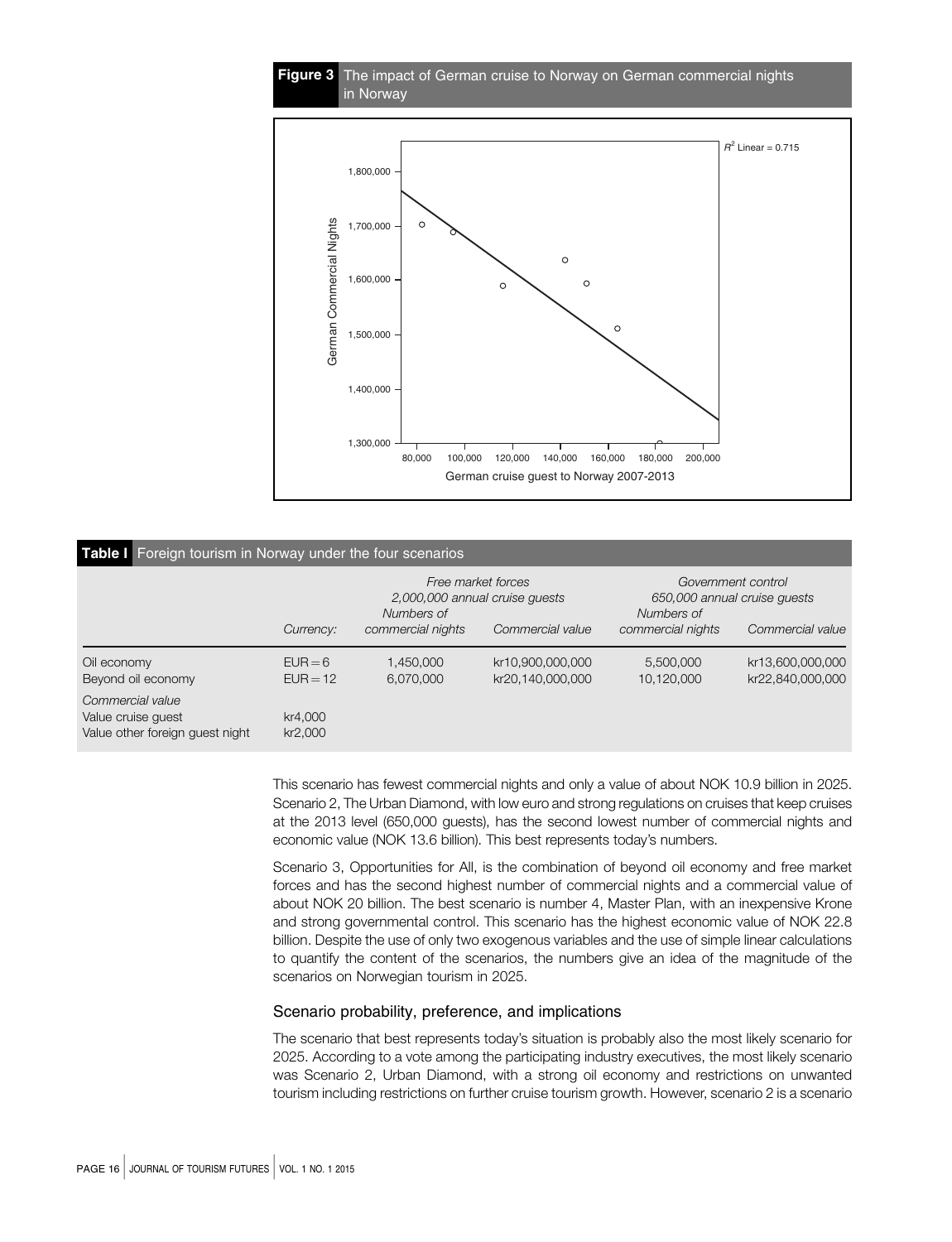that is likely to stimulate growth in the urban areas and a slow decline in the rural areas, and thus, a decline in international tourism to Norway. Scenario 3 is, however, the most wanted scenario according to the vote among executives, where oil may become less important to the Norwegian economy and less restrictions on tourism business conditions are necessary, and thus, both likely to stimulate industry wide entrepreneurship and growth. Scenarios 1 and 4 were voted "biggest threat" by the executives. Table II shows the possible classification of the four scenarios according to their likelihood and economic impact of international tourism in Norway.

The implication of the four scenarios is a next step to add further operationalized value to both the dimensions and the four configurations of scenarios. The most important scenarios are those that characterize the "beyond oil" situation. Although the simple simulation shows that tourism will double its economic impact on the Norwegian economy if "beyond oil" occurs it also shows that the same value creation in tourism can be made in highly different ways. Equifinality can be accomplished through national regulations on one hand and liberalization on the other. Norway's approach to tourism has traditionally been through focus on regulations and governmental coordination. Our simulations show that a more dynamic and global market adaptive approach generates an almost equal value creation in the Norwegian tourism industry. Norway has an attractive nature located close to large central European markets. The adaptations to cruise markets, in an aggressive market-oriented way, may increase Norway's share of the growing Northern European cruise market. The sacrifice might be the cannibalization on land-based tourism that lacks relative competitive advantage (e.g. hotel accommodation) and the regional acceptance of more "free-riders" among the commercial foreign actors (i.e. cruise companies) operating in the Norwegian tourism industry. Norway's adaptation to new forms of tourism to supplement, and partly, substitute current forms of tourism is a challenge today, and may be a more crucial challenge the next ten years. We advocate a holistic approach to assess these pros and cons to simulate the overall economic impact rather than sub-optimalization, and an open-mindedness to trends of tourism to adapt to future forms of tourism and to develop new and unique land-based Norwegian forms of tourism. Strong governmental regulations might hamper the dynamics of the Norwegian tourism industry, and thus, might be a short-term strategy for economic impact in tourism.

The Norwegian tourism industry can affect the outcome of the scenarios, for instance, differently from the linear projections outlined in Table I. The implications for businesses, organizations and government within each of the scenarios are yet to be developed.

## Reflections on validity, purpose fulfillment, and further extensions

The scenarios are developed and verified by top managers with a relatively short-term planning horizon. The inclusion of more experts on each of the important drivers would be important to reduce validity uncertainty. Moreover, inclusion of current and potential investors in the tourism business could also be used to verify drivers and scenarios, since this group might focus on future and long-term industry development and profit growth more than top managers of running operations.

The scenario process has been centered on likely drivers and the dynamics of the tourism sector. This ensures a trustworthy set of scenarios that are relevant to the decision makers' current knowledge needs. This focus could potentially be extended to include industry shocks (e.g. global health crisis, wars) and new vacation experience approaches (e.g. 4D, simulators, cruise-in-air, cruise-under-sea, etc.) that challenge how we know tourism today. Although this scenario project only targets 2025, we believe it is important to capture emerging trends and niches in addition to those trends that affect the volume tourism categories ten years from now.

|                               | Table II Scenario likelihood and economic impact |                                                                        |                                              |  |
|-------------------------------|--------------------------------------------------|------------------------------------------------------------------------|----------------------------------------------|--|
|                               |                                                  | Economic impact of international tourism in Norway<br>Least efficient? | Most efficient?                              |  |
| Most likely?<br>Least likely? |                                                  | Sc2 Urban diamond<br>Sc1 Money rules                                   | Sc3 Opportunities for all<br>Sc4 Master plan |  |